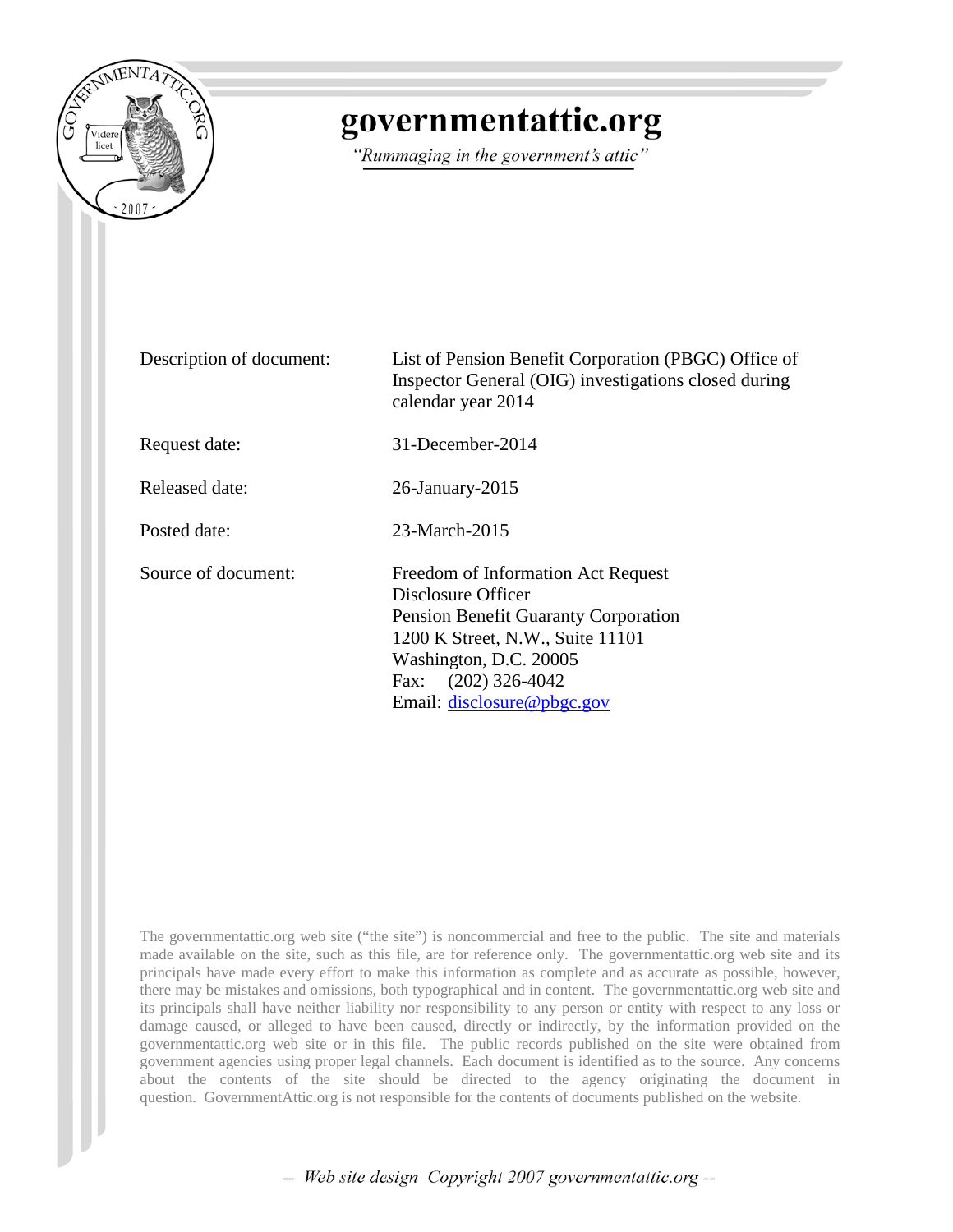

FOIA 2015--000394

January 26, 2015

Re: Request for Information under the Freedom of Information Act (FOIA)

This is a response to your Freedom of Information (FOIA) request dated December 31, 2014, requesting the Pension Benefit Corporation (PBGC) provide a copy of the list or printout or database listing of Inspector General (IG) investigations closed during calendar year 2014<sup>1</sup>. Since you requested access to agency records, your request was forwarded to me for response in accordance with our FOIA, Privacy Act (PA) and the PBGC's implementing regulation.

Accordingly, the Office of the Inspector General (OIG) conducted a search of agency records and located the enclosed list which is responsive to your request. The Disclosure Officer has determined that certain portions of this list were deemed non-disclosable in part. Two exemptions of the FOIA were relied upon to withhold this information.

The first applicable exemption, 5 U.S.C. § 552(b)(6), exempts from required public disclosure, "personnel and medical files and similar files the disclosure of which would constitute a clearly unwarranted invasion of personal privacy." Some of the records you have requested contain "similar files" within the meaning of the above cited statutory language and the PBGC implementing regulation, 29 C.F.R. § 4901.21(b)(4). In applying Exemption 6, a balancing test was conducted, weighing the privacy interests of the individuals named in a document against the public interest in disclosure of the information. The public interest in disclosure is one that "shed light on an agency's performance of its statutory duties." Dep't of Justice v. Reporters Committee, 489 U.S. 749, 773 (1989). The Disclosure Officer has determined disclosure of this information would constitute a clearly unwarranted invasion of an individual's personal privacy.

The second applicable exemption, 5 U.S.C. § 552(b)(7), permits the exemption from disclosure of "records compiled for law enforcement purposes" when disclosure would be detrimental to such purposes. Specifically, section 552(b)(7)(C) prohibits disclosure if it could reasonably be expected to constitute an unwarranted invasion of personal privacy. The FOIA requires agencies *to* conduct a balancing test when invoking this

Specifically, you requested a copy of the "list or printout or database listing of IG investigations closed during calendar year 2014. In that list, please take practicable steps to include, at minimum, the case number, title of the investigation, date the investigation was opened, date the investigation was closed, and any other descriptive fields."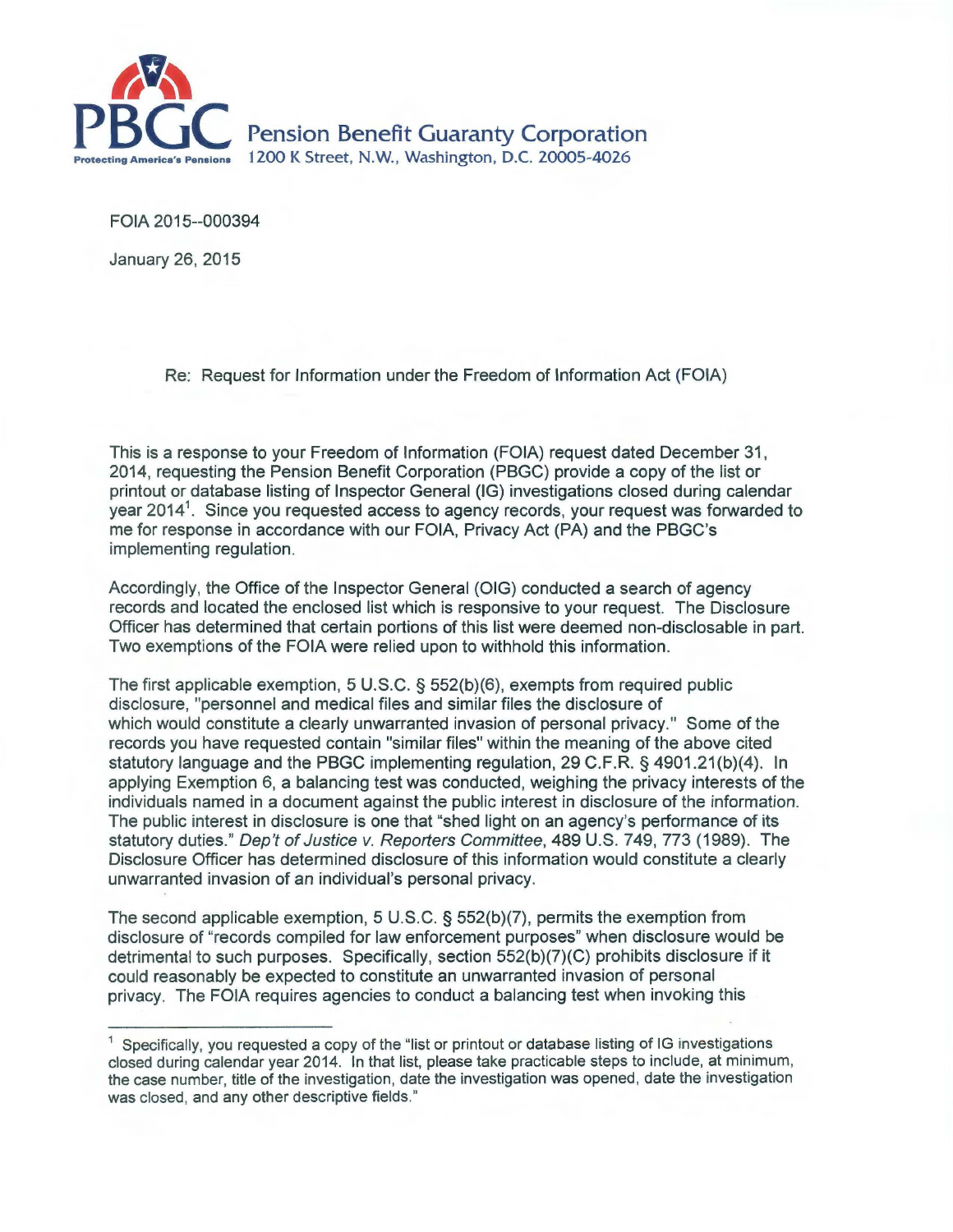exemption. In applying Exemption 7(C), a balancing test was conducted, weighing the privacy interests of the individuals named in a document against the public interest in disclosure of the information. The public interest in disclosure is one that will "shed light on an agency's performance of its statutory duties." Dep't of Justice v. Reporters Committee, 489 U.S. 749, 773 (1989). The Disclosure Officer has determined disclosure of this information would reasonably constitute and unwarranted invasion of an individual's personal privacy.

For your information, Congress excluded three discrete categories of law enforcement and national records from the requirements of the FOIA. See 5 U.S.C. 552(c) (2006 & Supp. IV 2010). This response is limited to those records that are subject to the requirements of the FOIA. This is a standard notification that is given to all our requesters and should not be taken as an indication that excluded records do, or do not exist.

Since this response constitutes a partial denial of records, I am providing you your appeal rights. PBGC's FOIA regulation provides at 29 C.F.R. § 4901.15 (2012) that if a disclosure request is denied in whole or in part by the disclosure officer, the requester may file a written appeal within 30 days from the date of the denial or, if later (in the case of a partial denial), 30 days from the date the requester receives the disclosed material. The appeal shall state the grounds for appeal and any supporting statements or arguments, and shall be addressed to the General Counsel, Attention Disclosure Division, Pension Benefit Guaranty Corporation, 1200 K Street, N.W., Washington, D.C. 20005. To expedite processing, the words "FOIA appeal" should appear on the letter and prominently on the envelope.

Your request was categorized as "other." Other requesters are assessed search, and duplication fees. The total cost of fees associated with processing this request resulted in an amount below the PBGC nominal fee threshold of \$25.00. As such, there are no fees associated with your request. This completes processing of your request.

You may submit future request accessing FOIAonline, our electronic FOIA processing system, at www.foiaonline.regulations.gov or via our website at http://pbgc.gov/about/pb/footer/foia. html.

Sincerelv. Viare

Michelle Y. Chase Government Information Specialist

**Enclosure**